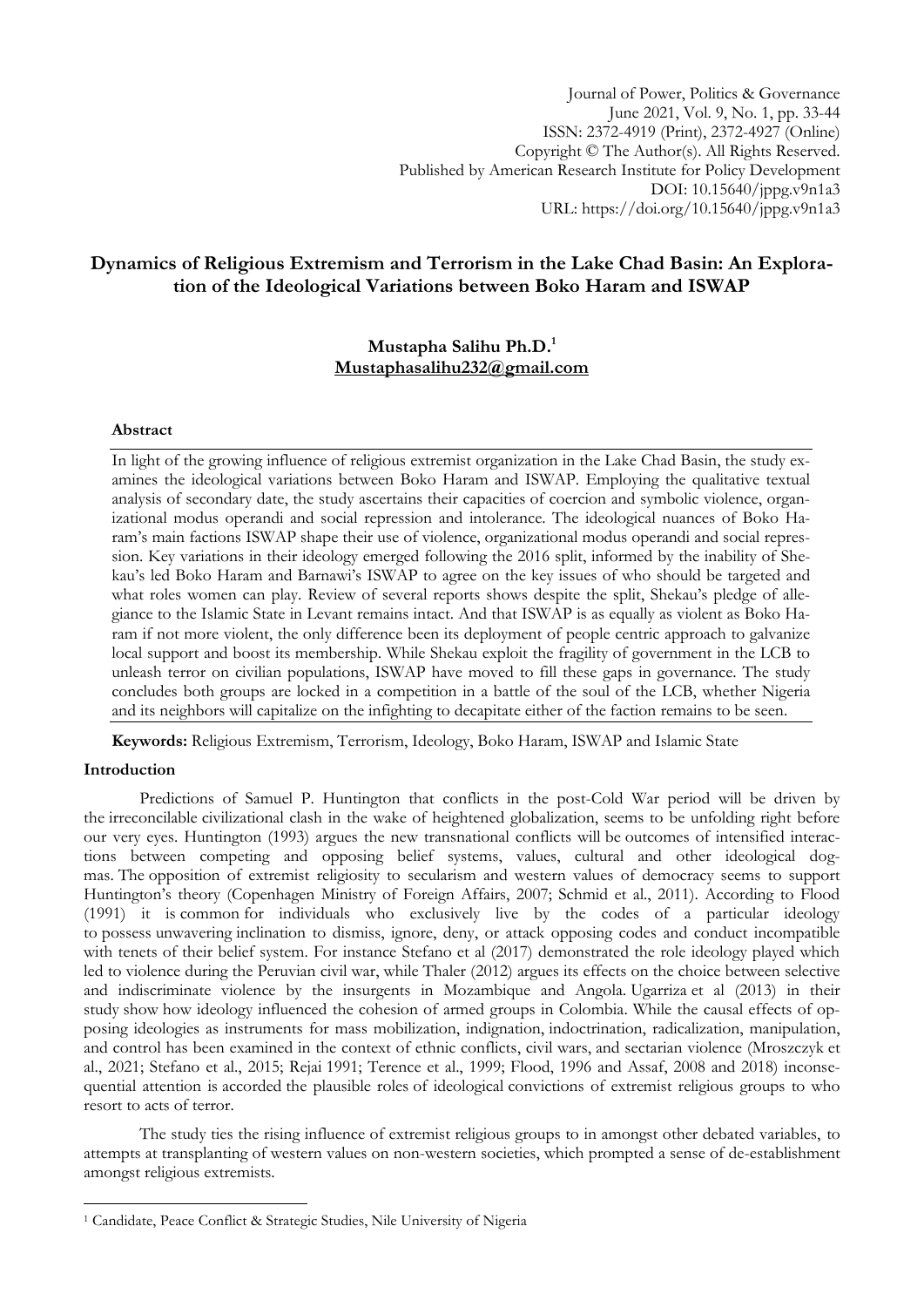Evident in their opposition to western values, is the rhetoric that spreads of such values possess threats to the survival of their religious ideologies. In a bid to counter western influence, religious extremists are known to take up arms against democratic governments, civilians, and security forces (Hoffman, 2006; United Nations, 2020 and Cole, 2015).

According to Tori (2009) groups like Boko Haram who abide by extremist interpretation of religion are convinced that the status quo, i.e. democracy does not afford them substantial power to effect preferred changes. Hence, it is not entirely futile to examine the causal effects of ideology in transforming religious extremism to acts of terror.

# **Research Objectives**

The objectives of the study are twofold; the first is to examine existence the potential interplay between extremist religious ideology and terrorism. The second objective is to explore the ideological variations between BH (Boko Haram) and ISWAP, and the effect of such on violent mobilization. In concise terms, their ideologies are explored within the context of differential capacities of coercion and symbolic violence, organizational modus operandi and social repression and intolerance in the LCB.

By capacity of coercion and symbolic violence, we mean the extent to which either organization is perceived to engage in indiscriminate acts of terror, while modus operandi focuses on the peculiarities of their acts of terror. Social repression on the other hand is used to describes their perceived level of tolerance to other intra and inter faith religious followers. This is done with a view to the addressing the perceived difficulties associated with telling apart BH from ISWAP, a situation exuberated by their mutual advancements of violence interpretation of Islam, a combination that many find difficult to comprehend (Cole, 2015). According to the Head of the United Nations Office for West Africa and the Sahel (UNOWAS) religious terrorists pose significant security challenges to security forces and civilians, in the LCB of Burkina Faso, Niger, Mali and Nigeria (United Nations Security Council, 2020). The study argues, a better understanding of both groups is central to informing viable and groupspecific counter terrorism frameworks against the backdrop of rising influence of both groups in the LCB

### **Methodology**

To answer the research questions, the study examines the textual content of prior literature using the secondary data collection and analysis method. The use of secondary data is informed by the inability of the researchers to conduct a direct observation of the phenomenon under examination.The logic of using prior data has become increasingly acceptable due to its widespread usage and recognition by researchers. Albeit its shortcomings and limitations as it concerns generalization of findings and ethical issues in research, prior data in the form of qualitative data offer narratives that examine issues similar to those in prior studies. However, it has not been examined or analyzed in a detailed fashion (Long-Sutehall et al., 2010). Materials for analysis includes journal articles, reports from an international organization, expert opinions, and publications from international dailies amongst other secondary sources considered relevant to the research.

### **Religion, Extremism and Terrorism, a Conceptual Analysis**

Despite receiving much attention from the academic and policy realms, the concepts of religious extremism defy attempts at establishing universal measure of what it means, which can be in part attributed to contextspecific manifestations and interpretations. For Pratt (2010) extremism denotes intolerable fanaticism towards individuals or groups who abhor different religious, political, social, or cultural views. While for Davies (2008) extremism is a derivative of fundamentalism, and that extremist's worldview and morality compass derives from a standpoint of exclusive claim to an authentic truth, in addition to an unwavering dismissal of alternative opinions and beliefs. Renowned advocate for religious tolerance, Archbishop Desmond Tutu, describes extremism as a situation where an individual or group of individuals attempt to put an abrupt end through violence means to views other than those they believe. This definition describes a broader conception of religious intolerance that leads to violence and poses a security challenge (Al Raffie, 2013). For this analysis, the research adopts Tutu's definition which emphasizes the relations between religion intolerance and violence as the logic behind extremism. Despite the world's popular religions (Islam, Hindu, and Christianity) denouncing the use of violence in the name of religion (Hall, 2001), devotees from every religion have at different points displayed varying degrees of violence in the name of fulfilling their religious obligations (Juergenmeyer 2006 and Martin 2011).

For Liebman (2011), religious extremism derives from the yearnings to enlarge the reach and strictness of religious law; social isolation, and the rejection of the dominant social norms. Religious extremism can either be a procedure or an establishment that is a process of expanding religious laws to the extent that it is assimilated in both public and private realm.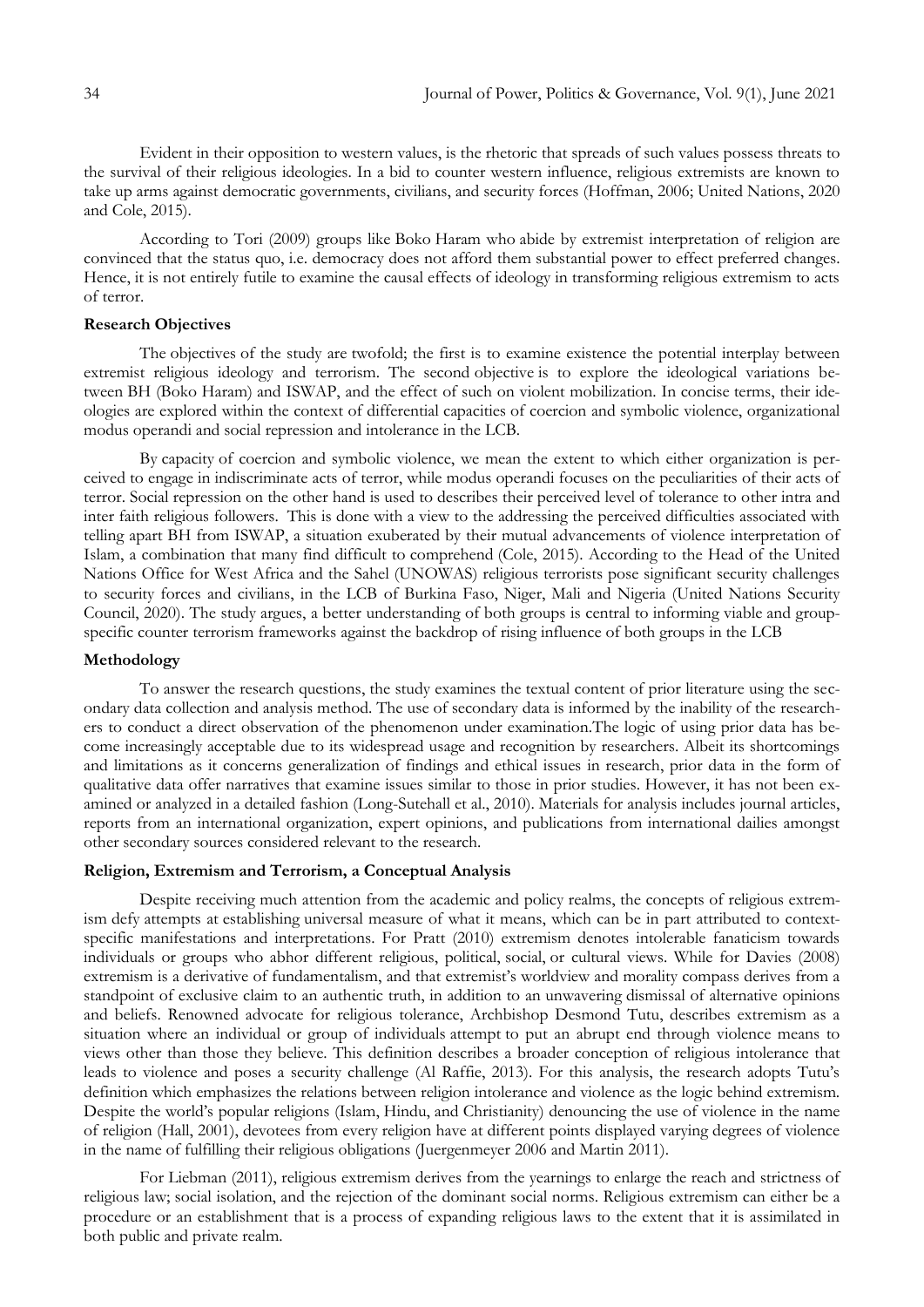Put differently, extremists struggle to implement their religious worldviews on societies, thereby leading to a political conflict or segregation from mainstream societal values and wait for a divine interpolation for their ideals to become reality. Moreover, their laws are elaborated and are strictly observed to the extent that leniency in the interpretation of sacred text is prohibited. Often than not, religious extremism is known for fostering a narrative that contradicts and antagonizes the ideals of other religious views and those of secular establishments like modern nation states.

Though studies on religion and violence emphasize the relations between extreme interpretation of Islam and violence against secularization, extremist interpretation of Hindu doctrine has led to attack Muslims and the destruction of mosques. Also in China, there are claims of state sponsored attacks against Uyghur Muslims who are kept in concentration camps as part of wider efforts to de-establish their religious beliefs (Mathew et al., 2021). Relatedly, the military and ruling party in Myanmar sometime 2018, launched a state sponsored discrimination and expulsion of Rohingya Muslims in their hundreds of thousands (BBC Asia, 2020). Institutionalized forms religious extremism and violence in the contemporary world best exemplifies in the domination of the Palestinians by the Israeli occupation of the West Bank, it also obtains in the 1979 Iranian revolution which informed the Islamization of Iran (Beit-Hallahmi, 2001). Despite the fore warning by Liebman (2011) that the most dominant religious across time and space recognize the destructive tendencies of extremism, extraordinarily little is been done to counter the influence of such destructive narrative. Resultantly, religious extremism has become synonymous with terrorism, a peculiar type of violence against society perpetuated in the name of religion, more so with followers of extremist Islamic doctrines.

Now, it is pertinent to observe that terrorism as a concept has been used to describe diverse groups and acts of violence over the course of human history. In the 1960s and 1980s the understanding of terrorism shifted from the revolutionary bearing to accommodate activities of nationalist, ethnic-separatist, amongst other radical organization such as those synonymous with colonial and neo-colonial political systems. In the 1980s terrorism was considered as a conspiracy advanced to rescind and de-establish the growing influence of western ideals in non-western societies (Hoffman, 2006). However, in the 90s, there was a change in basic assumptions in the conception of the term. It was used to refer to the activities of non- state actors or groups against the state (Chomsky 2002; Hoffman 2006 and Held 2008). Within the stated periods understanding of terrorism has moved from those of state, cleavage and arm-carrying non-state actors bonded their mutual religious or political worldviews. Invariably, the historiography of state involvement in terrorism was gradually eroding, considering multiple usages and interpretation of the concept by states, academics and policy makers, as essentially violent activities carried out by clandestine groups on civilians and un-armed combatants to influence the actions of states or undermine their legitimacy.

In lieu of their mutual adoption of violence as a religious obligation, the paper conceives BH and ISWAP as religious terrorists. The complexes evident in the relations between religious and terrorism have informed a body of scholarly works which ascertains the logic behind the perpetuation of acts of terror or violence in the name of religion. According to Rapoport (1984) the concept of religious terrorism which results from the perpetuation of acts of terror in the name of religious defies a simple label. It however entails intricate sets of expressive attributes and utilitarian prerogatives which sanction a peculiar type of violence. Hoffman (2006) maintains that religious terrorism obtains from radical and extreme groups, which adopt unconventional religious doctrine as their instrument of legalization. For the likes of Boko Haram and ISWAP, their protracted armed struggle is informed to a great extent by their radical religious interpretations, moral compass, and worldview on morality. The core of the religious violence model emphasizes the mobilization and instrumentalization of individual religiosity for negative ends (Onapajo et al, 2021). Unlike other armed struggles, perpetrators of religious-based violence are to known to adhere to strict doctrines, which are often non-negotiable (Gunning et al, 2011). Religious terrorists are not only contemptuous of negotiations, their reputation for annihilating opposing religious views precedes them (Mustapha et al., 2021; Morgan, 2004).

Scholarly efforts to rationalize the long-standing relations between religion and violence, has informed a body of literature which ascertains the precipitant and intermediate factors that drive religious extremist's like BH and ISWAP to violence. The core of the religious terrorist model emphasizes the mobilization and instrumentalization of individual religious beliefs for negative ends like terrorism (Rapoport, 1984; Hoffman, 2016 and Onapajo et al, 2012). Unlike other armed struggles, perpetrators of religious violence are conventionally steadfast and unwavering in their inflexible aspirations of abolishing constituted secular authority or blanket imposition of their beliefs on the society (Gunning et al, 2011). Religious terrorists are not only contemptuous of negotiations, their reputation for annihilating opposing religious views precedes them (Morgan, 2004).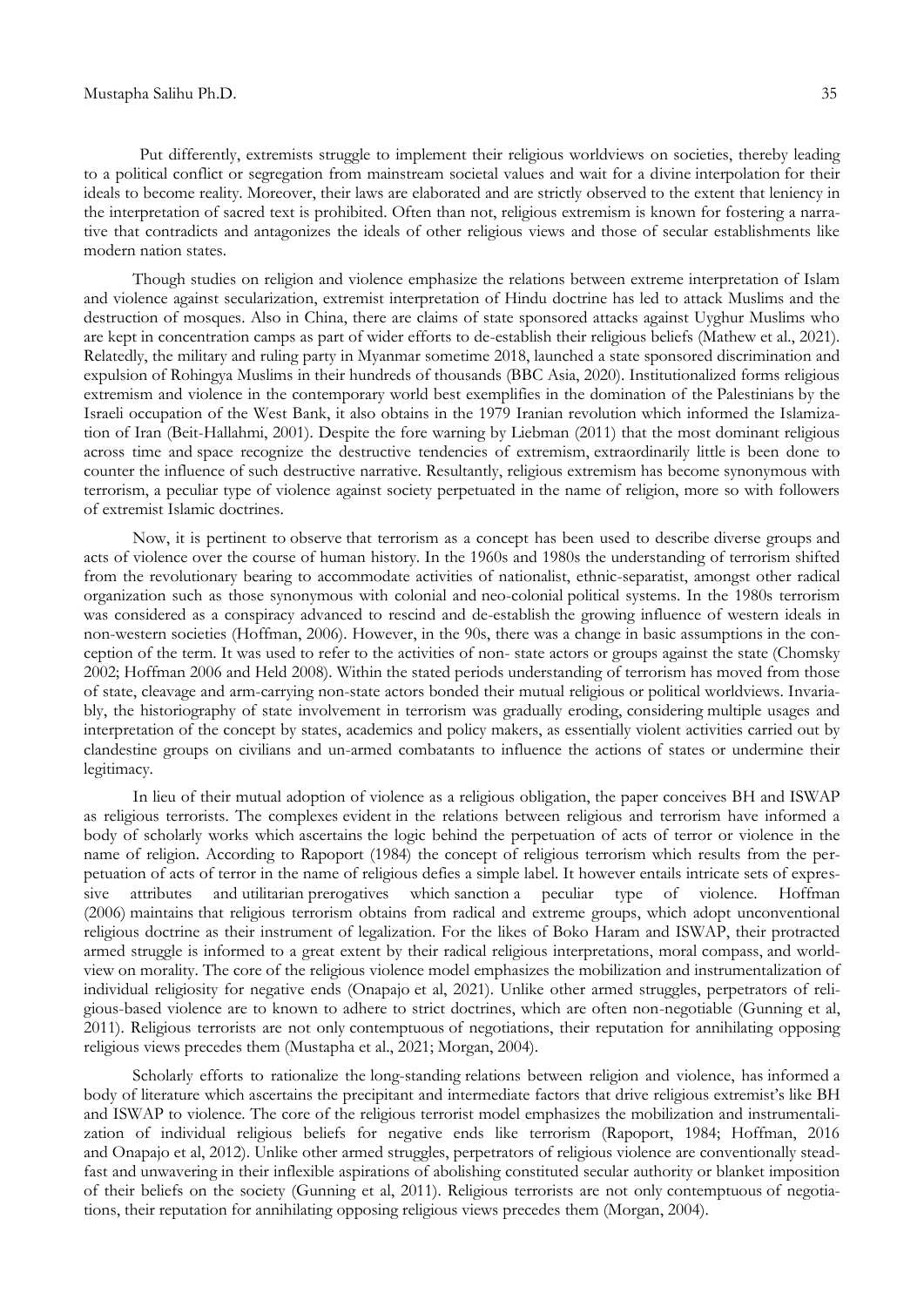In lieu, the study argues mobilization and instrumentalization which informs and justifies group behaviour are unlikely in the absence of mutual sense of belongingness. Contextually, we opine mutually adhered belief systems ideology inclusive, remains one of the potent instruments for advancing mutual feeling of belongingness.

## **Ideological Determinants of Religious Terrorism**

For this analysis, we are interested in studying the mediating effects between ideology, religious extremism, and terrorism. In other to demystify question surrounding the role of ideology, it is imperative to examine the cognitive functions of ideologies.

By cognitive function we mean the brain function of processing perception and judgment (See, Stenford, 2013). Following the 911 attack, President George W. Bush in his condemnation speech asserts, the United States of America (USA) had been singled out for attack because; they remain the highest beacon for freedom and opportunity in the world. Toeing a similar path, the German Chancellor Angela Merkel while commiserating with her French counterpart after Charlie Hebdo a satirical French media outlet was attacked, stated the attack on Charlie Hebdo was an attack on freedom of speech, which represents a key constituent of liberal democracy (Bohlen, 2015). The most pronounced deductions from the above speeches suggest both countries were targeted because they are model example for liberal democracies and for their advancement of democratic ideals beyond the shores of the countries. Hence, it will suffice to argue the plausible effects of irreconcilable ideological differences played centrifugal roles in informing the choice of extremist groups and individuals credited with these attacks. What then is an ideology? Are intangible variables like ideology sufficient causal factors in the process leading to mobilization of religious terrorists like BH and ISWAP?

In his ground breaking paper, *The Elements of the Concept of Ideology,* Hamilton Malcolm conceives ideology as a set of mutually collectively held cognitive and factual values and beliefs and attitudes promoting and/or rationalizing a particular pattern of conduct be it political, economic, or structural (Hamilton, 1987). Renowned historian Michael Hunt defines ideology as an inter-dependent set of principles or suppositions that moderates the intricacies of a particular slice of reality to easily coherent terms and suggests appropriate ways of dealing with that reality. Satori (1969) on the other hand views it as a rigid and resistant, attitude to politics. It has also been defined as a set of ideas by which men posit, explain, and justify ends and means of organized social action, and specifically political action, irrespective of whether such action aims to preserve, amend, uproot, or rebuild a given social order (Seliger. 1976). These are just a few prior scholarly efforts to conceptualize ideology. For this analysis, Stepanova (2008) definition of ideology as a set of ideas, doctrines and beliefs that typifies the thinking of an individual or group and may evolve into political and social plans, actions or systems is adopted. Hence, ideology could be utilized to defining enemies and allies, dangers, and opportunities, us, and them. Ideologies are formal, structured, and involve their own logic, often appearing in the guise of science or objective knowledge. Simply put, ideology is at once a philosophy, science, religion, and imagination.

In other times it is thought that, ideologies are vessels between thoughts, beliefs, and myths on the one hand, and action on the other. They can be mechanisms of conservancy in as far as they can help a given group to reserve its influence or power. Often than not, ideologies are used as instrumentalized as podiums for inter-group competition and conflict. For instance, a group can utilize ideology as a justification for their opposition or competition with other groups. Upon internalizing the dos and don'ts of a particularly belief system, that belief system influences cognitive maps that filters the perceptions of social realities, making it seamless for adherents to grasp, more coherent, and thus more meaningful. It is for that reason that ideologies offer some measure of security and relief in the face of ambiguity particularly in the presence of numerous or competing ideologies (Assaf, 2008).

According to Stepanova (2008) the degree of ideological devotion and brainwashing needed to warrant the threat or use of indiscriminate violence against civilians in the context of conflict with a more powerful protagonist usually a state is ideally higher than for most other forms of violence commonly practiced by non-state actors. This higher degree of proselytization and requisite justification are products of extremist ideology. However, the fact that the ideological basis for terrorism may be provided by extremist ideologies of all types and origins be it Maoism, anarchism, radical nationalism, or Islamism does not mean that any such ideology results in terrorism. For instance, the Salafi movements renowned for their extremist Islamic interpretation may come together to accuse the religious ritual of Sunni Muslims (followers of traditional Islamic views traced to Prophet Muhammad PBUH) as religious errors (Susilo et al., 2019).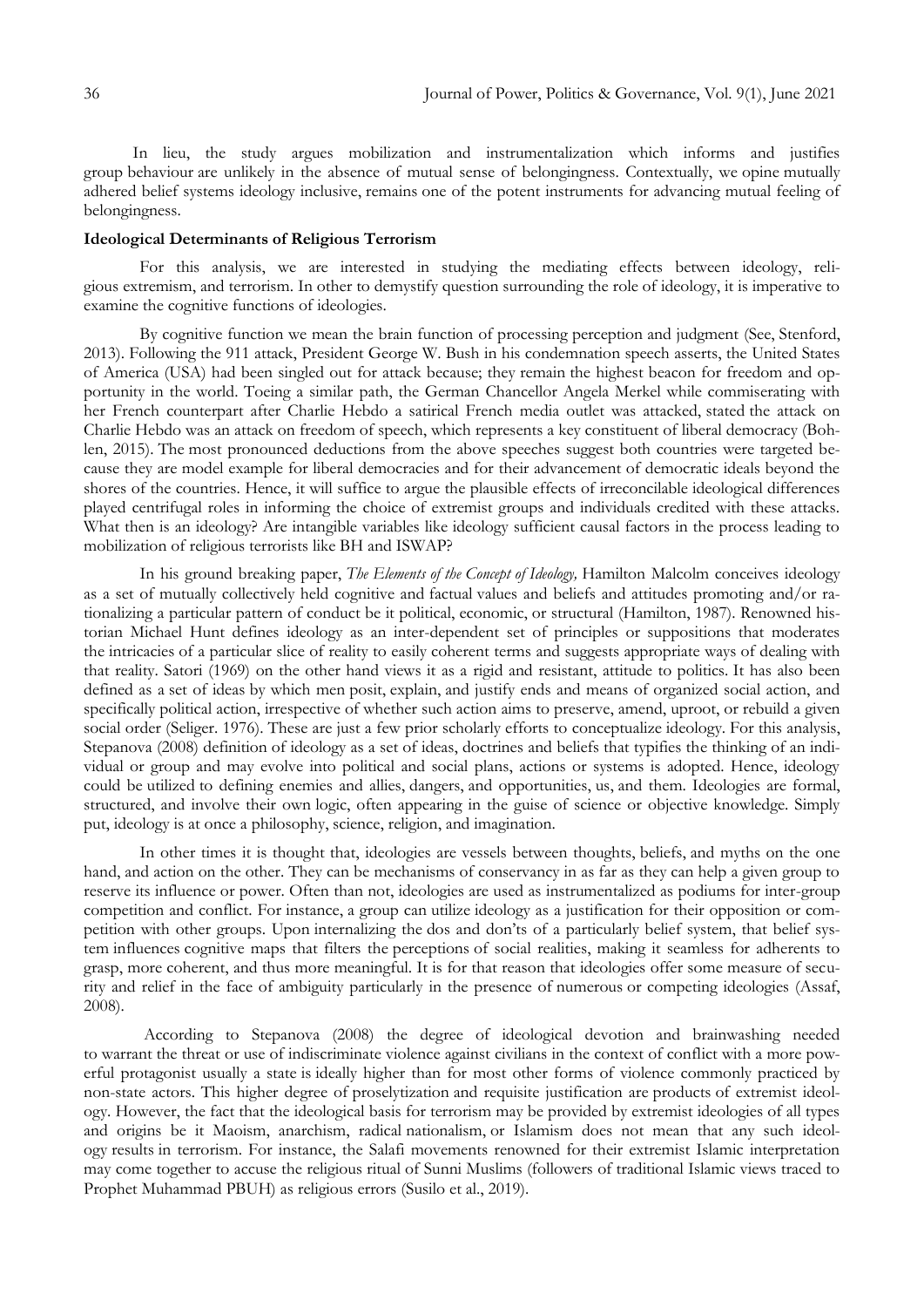However, the argument of terrorism having its own distinct ideology is increasingly becoming popular amongst political and behavioural sciences; those from other fields are contentious about the exclusiveness of a terrorist ideology. Alternatively, they dismiss the argument of terrorism having distinct and established ideological traits in the way socialism; fascism; liberalism and anarchism possess (Stepanova, 2008; Soares, 2007 and Herman, 1991). Keeping in mind the objective of ascertaining the potential existence of a correlation between extremist religious ideologies on religious terrorism; the study takes issues with the line of thought which argues acts of terror in the name of religion does not require specific type of ideologies that justifies the use of violence in the name of religion. While we agree that not all terrorists are likely to be ideologues, the use of deradicalization as a nonkinetic counter terrorism suggests otherwise. With emphasis on Islam, the study claims extremists could be notorious to for interpreting Jihad (religious war) in literal terms.

For instance, the concept of Jihad has been reinvigorated and reinvented by Islamic scholars such as Abul A'la Mawdudi and Sayyid Qutb. There exist little to no objections amongst prior scholars that the subjective interpretation of Jihad by these ideologues spawned religious extremism and violence (Lacquer 1999, Mamdani, 2004). Further to which Mamdani (2004) argues the literal interpretation of Jihad to symbolize violent struggle against unbelievers, can be traced to the writings and teachings of these two intellectuals, Abu'-A'la-Mawdudi, and Sayyid Qutb. Central to the idea of Mawdudi is his position that Muslims must struggle through jihad to attain the Islamic *Umma*. Mamdani advances that Mawdudi argument was based on the precept that, the only true and pure state is one governed by divine laws in this case Sharia. Against which he advanced the cause for a theocratic ideological state, which he believed can be achieved through violence.

According to Mamdani, Qutb argued that the perception of jihad entails both the proselytization of friends and the use of force against enemies. Only physical force will remove the political, social, economic obstacles to the establishment of the Islamic community. The use of force to realize freedom is not a contradiction for Qutb (Mamdani 2004). Furthermore, Lavene (2011) contends Qutb reinvented the notion of Jahiliyya, which in traditional Islamic terms is used to describe the dark ages, the period before the Holy Quran was revealed. Qutb subverted this concept by associating it with the modern society. He advanced that the modern society has deviated from the rules and principles which Allah prescribes due to the influence of secularism and westernization and thus termed the modern secular political terrain as being in a state of Jahiliyya, having turned away from the principles of Allah. Qutb therefore advocated that, it is morally justified that true Muslims should fight and destroy the existing system which has been secularized and westernized (Lavene 2011). Accordingly, the research argues the advancement of extremist religious tendencies could be to a greater extent attributed to the growing influence of Islamic terrorism.

With in-group, ideology shapes identification with a particular cause, while emphasizing a sense of purpose. Mutually adhered sense of purpose can inform a common identity among the members; while at the same time heighten opposition and feelings of separation from individuals who do not share similar beliefs. Like most violent groups, BH and ISWAP are hardly mindless or indiscriminate in the conduct of their affairs, extremist religious ideology provides terrorists with the moral and political vision that inspires their violence, shapes the way in which terrorists see the world, and defines how they judge the actions of the perceived unbelievers or infidels. Extremist ideological networks supporting the use of violence against the status quo have a crucial role in causing armed mobilization because of the specific content of their doctrines. By contrast, we argue that other ideological doctrines are unlikely to produce similar outcomes. In what follows, the study explores the ideological variations between BH and ISWAP.

# **Exploration of Ideological Variation between Boko Haram and ISWAP**

Fear of de-establishment by secularization which has its roots in western values, perceived by Islamic extremist as pro-Christianity remains the key driver of religious terrorism. McDoom (2012) studies ethnic conflict in the case of the 1994 Rwandan genocide and claims that fear causes group polarization, which may turn into group violence. Pearlman (2016) describes situations marked by intense fear of another group or fear of the regime in the first phase of the Syrian uprising. However, fear does not have a unidirectional effect on behaviour. Fear can push individuals to fight or flight. Contextually, we argue that fear of de-establishment remains a principal denominator for advancing extremist religious ideologies manifest in the combination of religion and violence. Even though the world's most practiced religions (Islam, Christianity, Buddhism and Hinduism) preach inter-faith tolerance (Hall, 2011 and Hoffman, 2006). In the ancient world, Zoroastrianism transformed earlier combat myths into a theology of eternal apocalyptic struggle between good and evil (Cohn 1993), and ancient Judaism forged a confederacy under conditions of war (Schluchter 1989).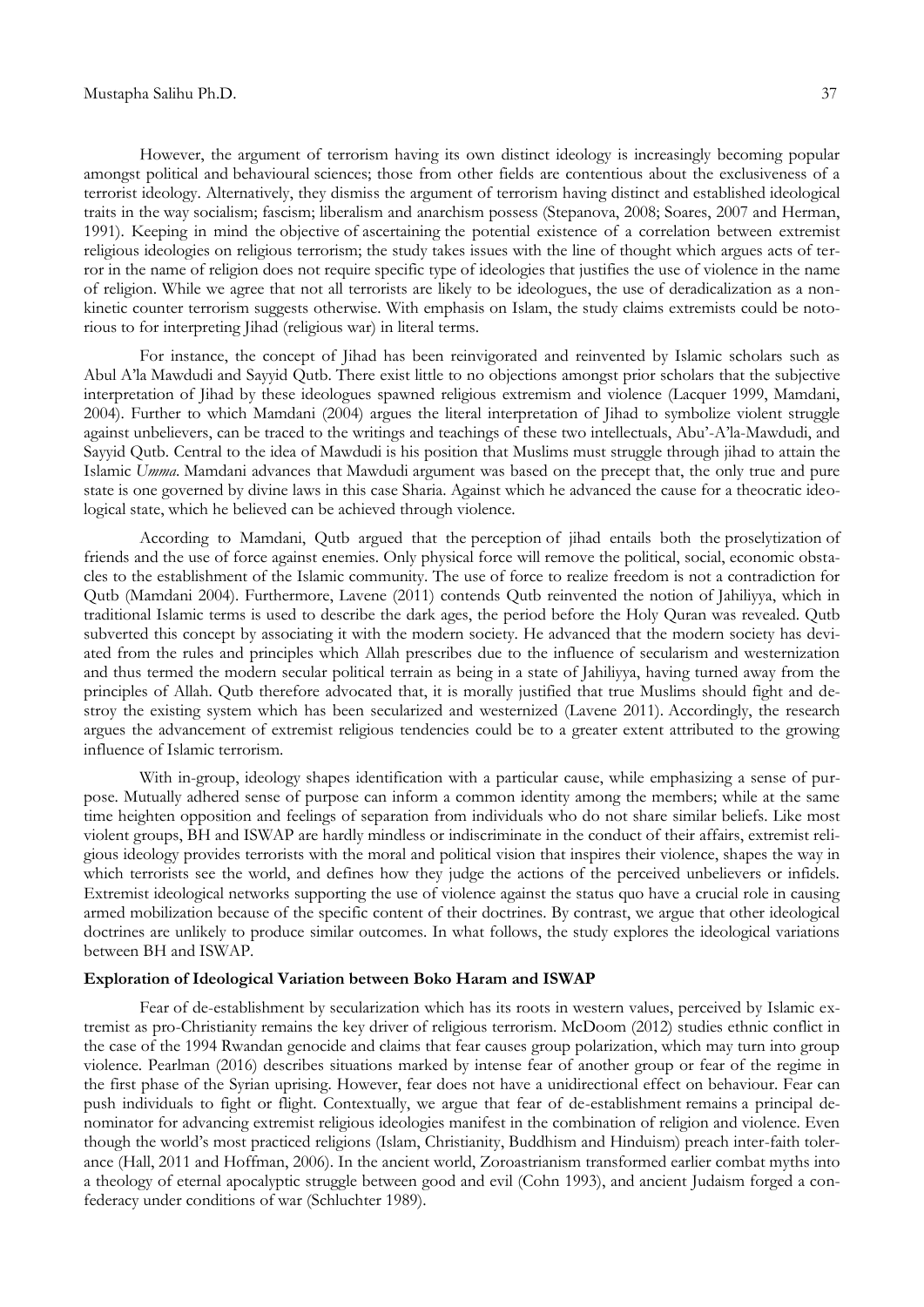For Islam, the interdependence between governance, law and religion suggests it to mean much more than rituals of five daily prayers and fasting, it suggests it to mean a total way of life, anything outside of which is considered as attempts to pervert traditional doctrine as championed by extremist followers of Wahhabism (Hall, 2011).

Wahhabi a term with varied connotations, but it refers to a movement that seeks to purify the Islamic religion of any innovations or practices that deviate from the seventh-century teachings of the Prophet Muhammad and his companions (Febe, 2014). The word Wahhabi is derived from the name of a Muslim scholar, Muhammad bin Abd al-Wahhab (1703-1791). Frustrated by the moral decline of his society, the scholar denounced numerous conventional practices and norms as idolatrous. Eventually, he advanced for rejuvenation of what he considers pure and orthodox practice of the fundamentals of Islam, as embodied in the Quran and in the life of the Prophet Muhammad PBUH (Daumato, 2013). Wahhabism's is an austere form of Islam that insists on a literal interpretation of the Koran.

Strict Wahhabis believe that all those who do not practice their form of Islam are heathens and enemies. Critics say that Wahhabism's rigidity has led it to misinterpret and distort Islam, pointing to extremists such as Osama bin Laden and the Taliban.

The study ascribes the rising influence of religious extremist groups like BH and ISWAP to the extremist Wahhabi doctrine, which seeks to recapture the glorious years in which Islamic ruled supreme over other ideologies, to do so it must counter the narratives of secularism through waging a holy war (Jihad). Like all ideologies, Wahhabi jihadists present a program of action, namely jihad, which is understood in military terms. They assert that jihad will reverse the tide of history and redeem adherents and potential adherents of Salafi-jihadist ideology from their misery. Martyrdom is extolled as the ultimate way in which jihad can be waged hence the proliferation of suicide attacks among Wahhabi jihadist groups (Moghadam, 2018). Like other ideologies, the Wahhabi jihad sharply distinguishes between its adherents and those who reject its doctrines. Westerners are commonly described as infidels, while moderate Muslims and Arabs are labelled apostates. To the most extreme Wahhabi jihadists, Muslims who reject the tenets of Wahhabi -jihad are tantamount to infidels, thus deserving of death (Assaf, 2008).

Given their similar ends of establishing an Islamic Caliphate through violent means, it is expected if both ISWAP and Boko Haram are perceived as mutually adhering to a same ideological doctrine. However, despite the seeming difficulty associated with telling apart BH from ISWAP, the study seeks to examine either group's capacity for coercion and symbolic violence, organizational modus operandi, social repression, and intolerance as basis for ideological comparing.

#### **Coercion and Symbolic Violence**

Thought to have emerged sometime in the early 90s, Boko Haram started off as a non-violent religious sect, made up of small sects of mostly young, middle-class Muslims from northern Nigeria under the stewardship of its founder late Muhammad Yusuf. The group forayed into violence sometime in December 2003, signalling the beginning of unrest in northern Nigeria that prompted the deployment of military forces to enforce peace and order. After which the sect went underground until its resurgence in 2009. The group was able to regroup after a botched uprising in 2009 against the Nigerian state that saw over one thousand people lost their lives, mostly members of the group including its founder, Mohammed Yusuf. Only, to re-emerge a year later armed, reiterating its commitment to Islamize Nigeria and neighbouring border countries of Chad, Cameroon, Niger, and border communities in the LCB (Alex, 2017). A decade after its resurgence, Boko Haram holds sway in north-eastern Nigeria and parts of adjoining states in the LCB.

The organization has claimed responsibility for numerous acts of terror targeted at civilians and military formations across northern Nigeria and neighbouring Niger, Cameroon, and Chad. Although territory held by Boko Haram has varied over time due to regional military operations, it has strongholds in the Sambisa Forest in Nigeria, and the Mandara mountains bordering Nigeria and Cameroon along the LCB (Australian National Security, 2018). Under the leadership of Abubakar Shekau, Boko Haram went from detonating light weight explosive devices in public places, to use of female suicide bombers, and more recently kidnapping of school children for ransom, forceful conscription, and sexual exploitation. Boko Haram which means 'western education/values are forbidden' in Hausa language, do not only advance extreme Islamic views, they have also increased their military capabilities and severity of their attacks (Salihu et al., 2021).

Compared to most Wahhabi followers, Boko Haram is notorious for employing indiscriminate violence in a show of utmost disregard for established Wahhabi's doctrine of spiritual warfare (Jihad) as it pertains to the role of women.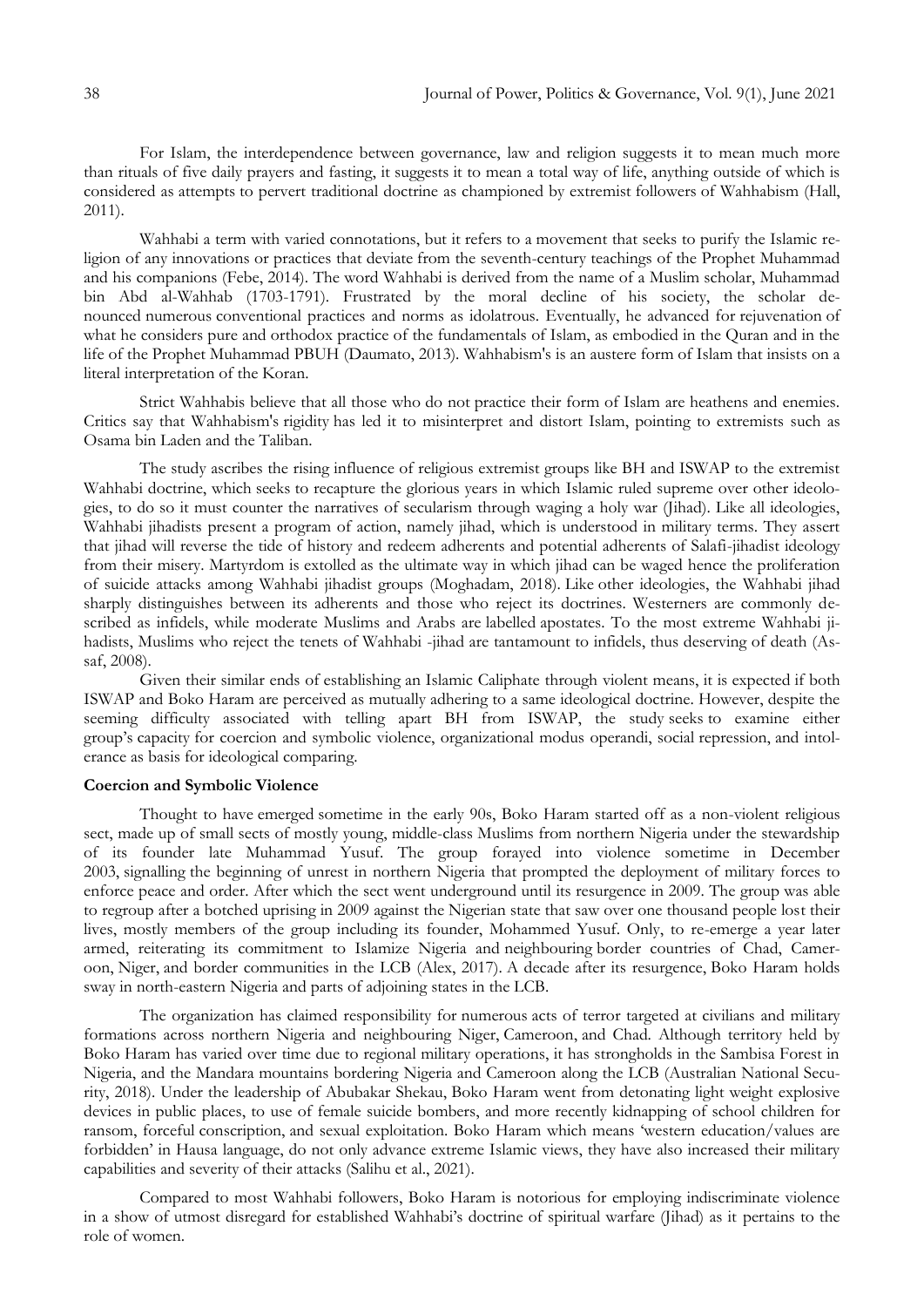For instance, Boko Haram's abduction of 276 girls from Chibok in 2014 most of who were Muslims drew condemnation from across the globe and within its ranks. In addition, Boko Haram's frequent deployment of female suicide bombers also goes against the principles of popular extremist groups like ISIS (Bryson et al., 2018 and Pearson, 2018). Boko Haram is known to have deployed its first female suicide bomber in 2013. Conservative estimates suggest about 468 women and girls have been involved in or arrested for 240 suicide related attacks, the most by any terrorist movement in the world (Campbell, 2020).

Haven earned its rock star reputation in the terror hall of fame, Boko Haram pledged allegiance to, and was acknowledged as an annex of, Islamic State (IS) sometime in March 2016, and renamed itself as Islamic State West Africa Province (ISWAP). A dispute over the leadership of ISWAP in August 2016 ensued between Shekau and Mamman Nur, a top lieutenant of the Boko Haram's late founder, and a rival of Yusuf's successor, Abubakar Shekau. Mamman Nur claims Shekau has become power drunk and despotic, unguarded, religiously uncompromising, killing or maiming innocent Muslim civilians, and burning down of mosques over inconsequential issues relating to disloyalty to Shekau by civilians in areas once under their control.

There are also disagreements between the global Islamic State leadership under Barnawi, Nur, and Shekau over the killing of Muslims, practices like that of slavery, kidnapping for ransom, and execution of his lieutenants at the slightest provocation. In amongst others, Shekau was also accused of not providing combatants with requisite military supply and resources to sustain the war on constituted secular authorities (Campbell, 2016).

Following a change in the military hierarchy in 2015, military offensive against Boko Haram seemed to have dealt a consequential blow to its aspiration to enforce their interpretation of Sharia and Islam in regions under their control. Immense pressure from multi-national task force in the LCB fed its internal divisions, causing it to shrink in power (Crisis Group Africa, 2016). Later that year, Boko Haram also lost its self-proclaimed capital, Gwoza, to security forces, forcing the group back into safe havens on the periphery of Lake Chad, in the Sambisa Forest and in hills and mountains east of Gwoza (International Crisis Group, 2019). Against the backdrop of deepened divisions with its ranks in addition to heightened and consequential military campaigns, a new faction emerged. It is alleged that, the highhandedness, and autocratic tendencies of Shekau the embattled leader of Boko Haram, to a greater extent informed the emergence of two factions. One faction continued to operate as ISWAP and another faction returned to the use of Boko Haram's formal name Jama'atu Ahlis Sunna Lidda'awati Wal-Jihad.

Although Shekau has not openly withdrawn his allegiance to the Islamic State, the groups are thought to operate independently. The conflicting ideological stances of the two factions emerged well before the split in 2016, as friction mounted between members under Shekau's leadership. Following the division, these stances shaped each side's tactics and operations. The fracture between the two factions is crucial for understanding their conflicting ideologies and modus operandi (Bryson et al., 2018). The splintering of Boko Haram is a tale not only of opposing personalities but that of irreconcilable ideology and political (International Crisis Group, 2019). While ISWAP kicks against the drafting of women for suicide bombings or to serve as human shields, Shekau until not too long ago relied heavily on female operatives. A finding from a study conducted by the Combating Terrorism Center ascertains that 56 per cent of the suicide bombings by the Shekau led Boko Haram between April 2011 and June 2017 were carried out by women and girls associated with Boko Haram. By growing number of female suicide bombers in that period, Boko Haram became the first religious terror or any other armed non-state actors that has used more female suicide bombers than any other (Jason et al., 2017).

ISWAP's opposition to tactics and leadership style of Shekau does not make it any less cruel, like its adopted parent organization the Islamic State, ISWAP also depend on violence and coercion. However, it has established an interdependent relationship with inhabitants of the Lake Chad area. Since it broke away ISWAP has engaged in massive propaganda which portrays the Shekau led Boko Haram as perverted and a lost cause citing his ill treatment of Muslim civilians, while advancing a rhetoric which paints ISWAP as a lesser evil. Despite the obvious tensions between the group's rhetoric and actions, which are not always consistent, ISWAP has succeeded in branding itself as forgiving and merciful organization which pardons those who repent and support their bid for an Islamic state (Pearson et al., 2021 and Economist, 2018).

Furthermore, the Islamic State has prohibited targeting Muslims, and asserts anyone who does this does it by himself, and not in the name of the Caliphate may God empower it and it does not accept responsibility for this sort of action (Islamic State, 2016). Unlike Boko Haram, ISWAP out rightly denounced the killing or attacks on unarmed and neutral Muslims, though exceptions are made for those who work with the government or humanitarian aid agencies (Bukarti, 2020).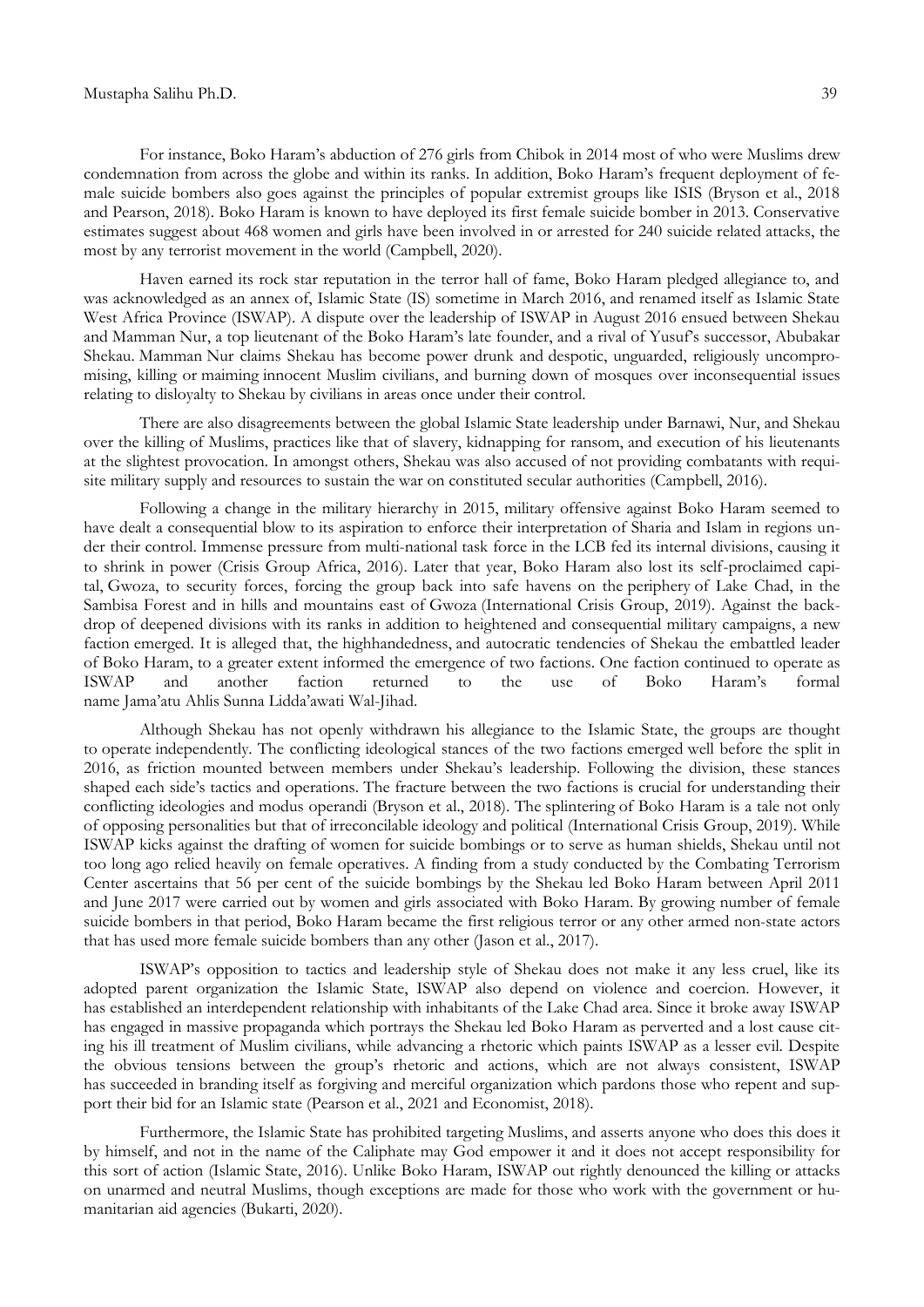During an attack on a make shift centre for displacement persons, ISWAP killed several soldiers and abducted two midwives working for the International Committee of the Red Cross (ICRC), Hauwa Liman and Saifura Khorsa, who are both Muslim.

ISWAP further abducted one aid worker for UNICEF, Alice Ngaddah, who is a Christian (Onuah, 2018). It is notable that rather than enslave the Muslim women, ISWAP shot and killed Saifura Khorsa and Hauwa Liman, in September and October 2018, respectively.

They went on to argue not all the Muslim women ISWAP captures for suspected apostasies were given the avenue for redemption or repentance. It, therefore, could be concluded based on these cases that ISWAP may view any cooperation by Muslim women with the Nigerian military as irredeemable (Pearson et al., 20121; Sahara Reporters, 2018; The Cable, 2018). IS has a dreadful repute for being so ruthless the world over, and people can't envisage an IS inspired organization could be more restrained (than Boko Haram)," said Jacob Zenn, of The Jamestown Foundation in Washington D.C. The Lake Chad countries Nigeria, Niger, Chad and Cameroon have long neglected the region, allowing ISWA to create a stronghold from which to launch attacks. Its gains contrast with setbacks for Islamic State in Syria and Iraq (Carsten et al., 2018).

# **Organizational Modus Operandi, Social Repression and Tolerance**

Shekau's disregard for IS injunctions on the role of women in Jihad means he had defied the ideologies of norms and practices of the Islamic State.

Further to which, the decision formally replace him with Barnawi; he and his followers had not withdrawn their allegiance to the late Khalifah of the ISIS Abu Bakr Al-Baghdadi (Onuoha, 2016 and Bryson et al., 2018). Hence, while they were now formally outside the formal structure of ISWAP, they were still fighting in the name of the Islamic State and its leader. Thus while Abu Mus'ab Al-Barnawi and his group consider Shekau and those with him to be Khaawarij, an extreme sect that went out of the main body of Muslims in the 7th century, and killed any Muslim who did not agree with them, they were banned for carrying out any attacks on them given their pledge of allegiance to the leadership of Abu Bakr Al-Baghdadi, nor had they renounced their allegiance to the organization. This singular act has favored the Shekau led Boko Haram, in spite of several requests for clearance to attack Shekau led faction. Rather, the adopted parent organization of ISWAP had directed it to maintain a relationship of peace, neutrality and even cooperation when necessary (Global Initiative for Civil Stabilization, 2019)

Although Boko Haram has increased its capacity for violence and has branched off into other forms of criminal activities like kidnapping, banditry and cattle rustling to increase its revenue base (Onapajo et al., 2020), the concern for states in the LCB remains the ease at which ISWAP refines its organizational modus operandi and policies toward civilians. By deploying community referent acts of terror and subtle approach, ISWAP has forged ties with local communities that its parent and parallel organizations never enjoyed. By curbing some of Boko Haram's most indiscriminate practices, providing basic services and security for civilians under their territory ISWAP is strengthening its hand for the future. The deeper it sinks its roots into the neglected communities of the LCB; the more difficult it may be to dislodge (Défense Post, 2019). It digs wells, polices cattle rustling, provides a modicum of health care, and sometimes disciplines its own personnel whom it judges to have unacceptably abused civilians. In the communities it controls, its taxation is accepted by civilians, who credit it for creating an environment where they can do business and compare its governance favourably to that of the Nigerian state. ISWAP's approach has paid dividends in terms of recruitment and support. With estimated 3,500-5,000 members according to Crisis Group's sources, it overshadows Boko Haram, which has 1,500-2,000, and appears to have gained the military upper hand over the latter (International Crisis Group, 2019).

The abduction in 2018 of girls from Dapchi town exemplified the organizational modus operandi between Boko Haram the ISWAP. Fighter loyal to ISWAP abducted about 110 girls from their school, in a manner that resembles the Chibok abductions for which Boko Haram claimed responsibility. In a highly publicized show of boldness, armed followers of Barnawi's ISWAP in a convoy pick-up trucks returned the abducted girls to Dapchi where they were abducted (Bukarti, 2018). ISWAP's head of communication (shura) council decried on the differences between Muslim civilians who disagree with Boko Haram, who neither fought them nor helped in fighting them, and those who did. When Barnawi's camp returned the Dapchi girls, Shekau's Boko Haram still had in their custody over a 100 Chibok girls it had abducted four years prior. Though both cases vary in terms of composition of the school girls abducted, in the sense that the Chibok girls were mainly Christian, those of Dapchi were all Muslims except Leah Sharibu who remains in captivity, both incidents amplify the contrasting organizational modus operandi, social repression and tolerance of the Shekau led Boko Haram and Barnawi's ISWAP (The Global Initiative for Civil Stabilization, 2019 and Bryson et al, 2019).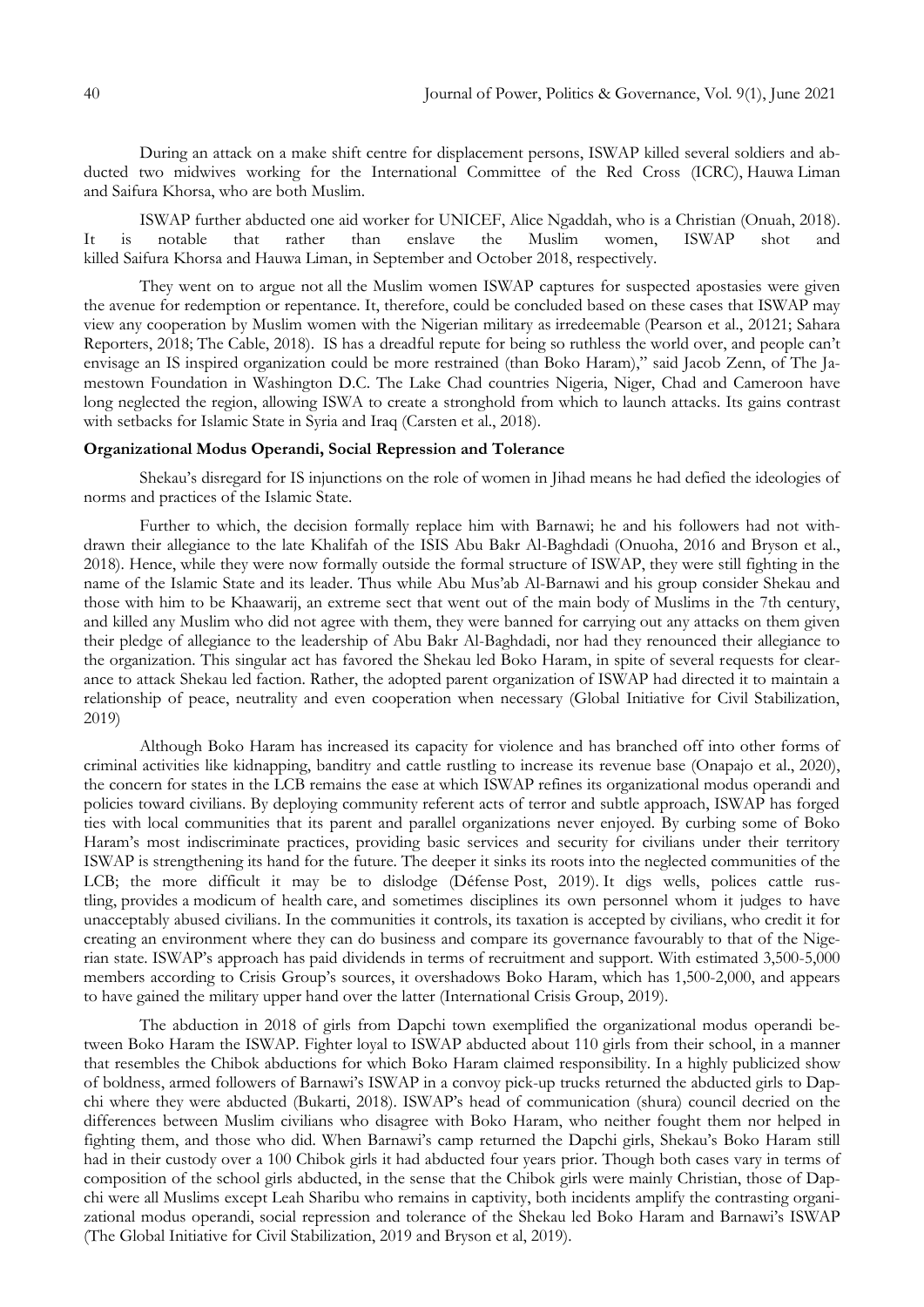Despite abiding by the rulings of the Islamic State, ISWAP like other extremist groups is susceptible to internal leadership maneuverings. In 2019, another relative restrained devotee known as Ba Idrisa became ISWAP leader and al-Barnawi was demoted to shura (consultative council) member.

This all occurred after al-Barnawi's main backer, Mamman Nur was purged in late 2018. Nur was a deputy of al-Barnawi's father, Boko Haram co-founder Mohammed Yusuf (Zenn, 2020). Following the change of leadership, ISWAP introduced a form of "democracy" to its leadership through its communiqué (shura), which resulted in Mamman Nur's purging, Abu Musab al-Barnawi's demotion, Ba Idrisa's ejection, and other leaders being killed (Zenn, 2020). The moves cannot be unconnected with efforts to deepen the root of ISWAP is the largely under policed LCB where the organization hold sway.

Despite having a domestic outlook, with no monopoly of any territory as of May 2021, and no foreign backings compared to ISWAP, one advantage Shekau has over ISWAP's newest leaders Ba Idrisa albeit his numerous faults, is his global recognition. More so, against all odds his ideological stance has remained intact for over a decade, and he has consistently been putting out his propaganda videos since August 2016. In addition which his position on issues of slavery, negotiation with the Nigerian government, targeting Christians and Muslim apostates, as well as his physical appearance and jihadist credentials are matters of public knowledge. ISWAP's leadership on the other hand is known to keep a low profile, hardly claiming responsibility for attacks. A review of its organizational modus operandi is similar to the trajectory of its adopted parent organization the Islamic State in Levant. Prevailing political violence, weak governance structures and dire socio-economic conditions in the LCB all plays into the ploy of the Islamic State inclination to serve as alternative source of governance in areas under its control. The growing intensity of ISWAP attacks in Niger and Chad demonstrates that the group is expanding beyond its main and still very active area of operations in the Nigerian shoreline with Lake Chad. Therefore, IS-WAP is entrenching itself farther than ever before. However, akin to Iraq and Syria, its expansion across Africa is facing significant resistance from various avenues to varying degrees. Based on the antics of the Shekau led Boko Haram and Barnawi led ISWAP, it is the position of the study that, the former is inclined to deploy indiscriminate violence in his bid to actualize an Islamic Caliphate, while the seems to pursue this goal by employing both discriminate violence and community centric strategies aimed at winning the population. Evidently, their goals are similar and they both pledge their allegiance to the Islamic State, their individual organization modus operandi, social repression and perceived tolerance levels vary significantly.

#### **Implications of Boko Haram, ISWAP Competition on Violence in the LCB**

Though both Boko Haram and ISWAP fit the criteria of the study's understanding of religious terrorists, it is evident that both groups are locked in a fierce battle for the soul of the Lake Chad Basin. Besides extant ideological variations examined in prior sections, the study argue that, the sour-sweet relations Boko Haram and ISWAP actualizes the submissions of the inter-organizational models of terrorism. The perceived negative influence of Boko Haram-ISWAP competition prompted Dowd (2019) to adopt the inter-organizational explanation to describe the rise in violence to illustrate how extremist violent Islamist groups strategically adapt according to the number and relative activity levels of other armed actors in Sub-Saharan Africa. Relatedly, Wood et al., (2015) find that the frequency and severity of violent attacks against civilian population increases when conflicting ideas or factions are engaged in the competition for territory or glorification. Inter-group competition encourages civilian targeting as a show of dominance, it also increase the likelihoods of defection among civilians, and thereby prioritized purge and predation against the population to boost group membership. Raleigh (2012) also attributes the increase in civilian attacks to organizational competition.

The application of inter-organizational theories of terrorism to Africa is apt given the rapid rise of competition among jihadist groups on the continent. With the imminent collapse of the Caliphate of the Islamic State in Syria and dwindling influence in Afghanistan (Abrahams, 2018), the Islamic State and its devotees are shifting their operations from the Middle East to Africa, which does not appear to be short-lived. In a recent BBC article, it was cited that according to Olivier Guitta, Africa is going to be the battleground of jihad for the next 20 years and it's going to replace the Middle East (Gardner 2020). Similarly, Colin Clarke and Jacob Zenn predict that the conflict between Islamic State affiliate and Shekau led Boko Haram will drive competition for prestige, recruits, and resources, as groups vie for organizational dominance (Clarke and Zenn 2021).

Competitive terrorism can help extremist groups by creating chaos for governments and signaling strength compared to rivals. The competition between Boko Haram and ISWAP has also exacerbated conflict in the horn of Africa, where Boko Haram has held on to its dominance in Nigeria's northeast, while ISWAP has a transnational outlook, with its stronghold in the LCB. However, intense level of competition amongst groups at per could be to the advantage of the states and their security forces.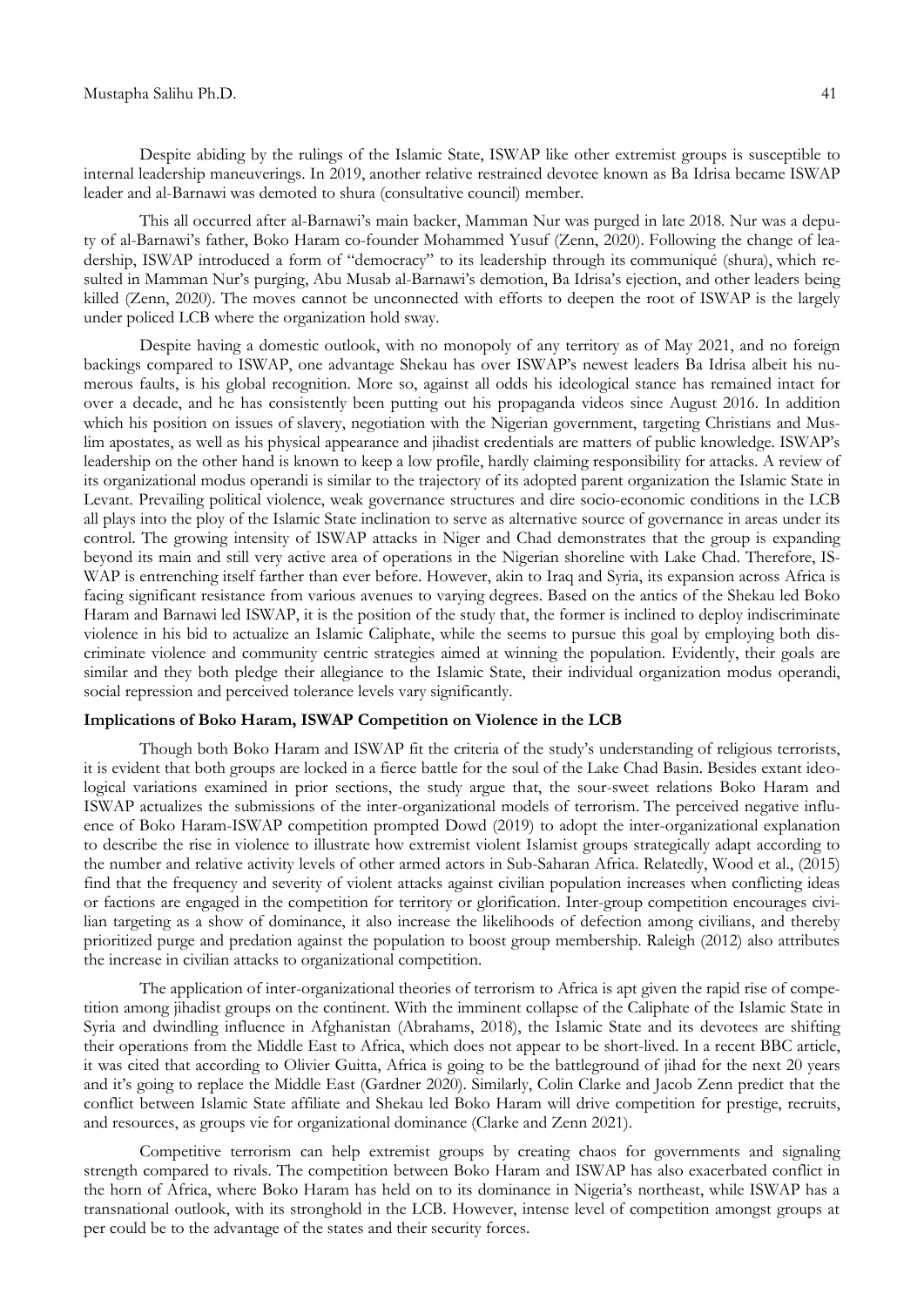In the case of Boko Haram-ISWAP, reports by leading media houses that ISWAP had mobilize over 300 hundred foreign trained fighters from affiliate groups in North-Africa, to hunt down and neutralize Shekau, who on recognizing his time was up allegedly detonated an improvised explosive device he had strapped on (Paquette, 2021; BBC, 2021 and Premium Times Newspaper, 2021).

Though the Nigerian security forces and intelligence agencies are said to be looking into the claims, death of Shekau who has resurfaced four times the Nigerian government claimed to have killed in military operations, amounts to a victory for both ISWAP and states in the LCB.

# **Conclusion**

Against the backdrop of qualitative textual analysis of prior studies and reports, the paper contends, though both ISWAP and its parent organization Boko Haram share a mutual utopia of actualizing an Islamic Caliphate, their ideology, countenance for violence, organizational modus operandi and degree of social repression and tolerance vary significantly. ISWAP may seem the lesser evil given its opposition to the use of women as suicide bombers or even Shekau's indiscriminate use of violence against Muslims alike, their expansionist agenda abounds in its organizational modus operandi. Unlike the impatience Shekau led Boko Haram faction, ISWAP is adopting a more subtle community approach to galvanize support and deepen its root in the porous Lake Chad Basin. Like its adopted parent organization, the Islamic State in Levant, ISWAP exploits the gap in governance and societal fragility to forge ties with neglected communities by providing services, collecting taxes and enforcing its version of Islam on the population.

Despite not having the backing of the Islamic State's leadership, Shekau and his followers have not rescinded their pledge of allegiance, which have deterred ISWAP from carrying out attacks against

Boko Haram, even though they do not support their organizational modus operandi. This goes to show that, the Islamic State is seemingly more interested in the loyalty of inspired extremist organizations, regardless of whether they disobeyed laid down rules of engagement. Despite Shekau's insubordinations, the Islamic State encouraged ISWAP to maintain a neutral relations and even goes on to encourage cooperation when necessary.

However, ensuing propaganda war suggests both groups do not only disagree ideologically, they are engaged in some sort of competition for the soul of the Lake Chad Basin and beyond. While such competition has adverse effects on violence levels, it will be essential to see if Nigeria can capitalize on internal rancor and ideological variances to isolate either or both Boko Haram and ISWAP, and benefit from a possibly weakened insurgency due to infighting. Now more than ever, the Nigerian state and her neighbors must review their individual and collective counter-terrorism framework to counter the influence and threats posed by either group. If Shekau has been killed as widely reported and hundreds of foreign fighters were brought in from Islamic State affiliates in North Africa, then Nigeria and its partners in the war on terror have their jobs cut out for them. The death of Shekau will reduces the likelihood of infighting and his followers could be inclined to defect to ISWAP or share a similar fate as their leader. In sum, the study emphasize the need to review the emphasis on the military component of counter terrorism, given the multiplicity of strategies been deployed by ISWAP to galvanize local support and boost its membership. The implementing of a similar approach by the Nigerian state and its neighbors in the LCB is long over-due.

## **Reference**

- Abrahms, M, Maynard, J.L. and Thaler, K. (2018). Correspondence: Ideological extremism in armed conflict. *International Security* 43(1): 186-190.
- Agbiboa, D.E. (2013). The Nigerian Burden: Religious Identity, Conflict and the Current Terrorism of Boko Haram. *Conflict, Security and Development*, 13(1): 1–29. DOI:<http://dx.doi.org/10.1080/14678802.2013.770257>
- Al Raffie, D. (2013). Social Identity Theory for Investigating Islamic Extremism in the Diaspora. *Journal of Strategic Security*, 6(4): 69, <http://scholarcommons.usf.edu/jss/vol6/iss4/4>
- BBC News. Myanmar Rohingya: What you need to know about the crisis. January 23. URL: <https://www.bbc.com/news/world-asia-41566561>
- BBC Pidgin. (2021). Shekau Dead: Five Times Wen Boko Haram Leader Abubakar Shekau don die. May 22. URL: <https://www.bbc.com/pidgin/tori-49158364>
- Beit-Hallahmi, B. (2001). Fundamentalism in J. Krieger (ed.), *The Oxford Companion to Politics of the World*. Oxford: Oxford University Press,
- Bryson, R. and Bukarti, B. (2018). *Boko Haram Split on Women in Combat. Tony Blair Institute for Global Change.* Available at [https://institute.global/sites/default/files/articles/Boko-Haram-s-Split-on-Women-in-](https://institute.global/sites/default/files/articles/Boko-Haram-s-Split-on-Women-in-Combat.pdf)[Combat.pdf](https://institute.global/sites/default/files/articles/Boko-Haram-s-Split-on-Women-in-Combat.pdf)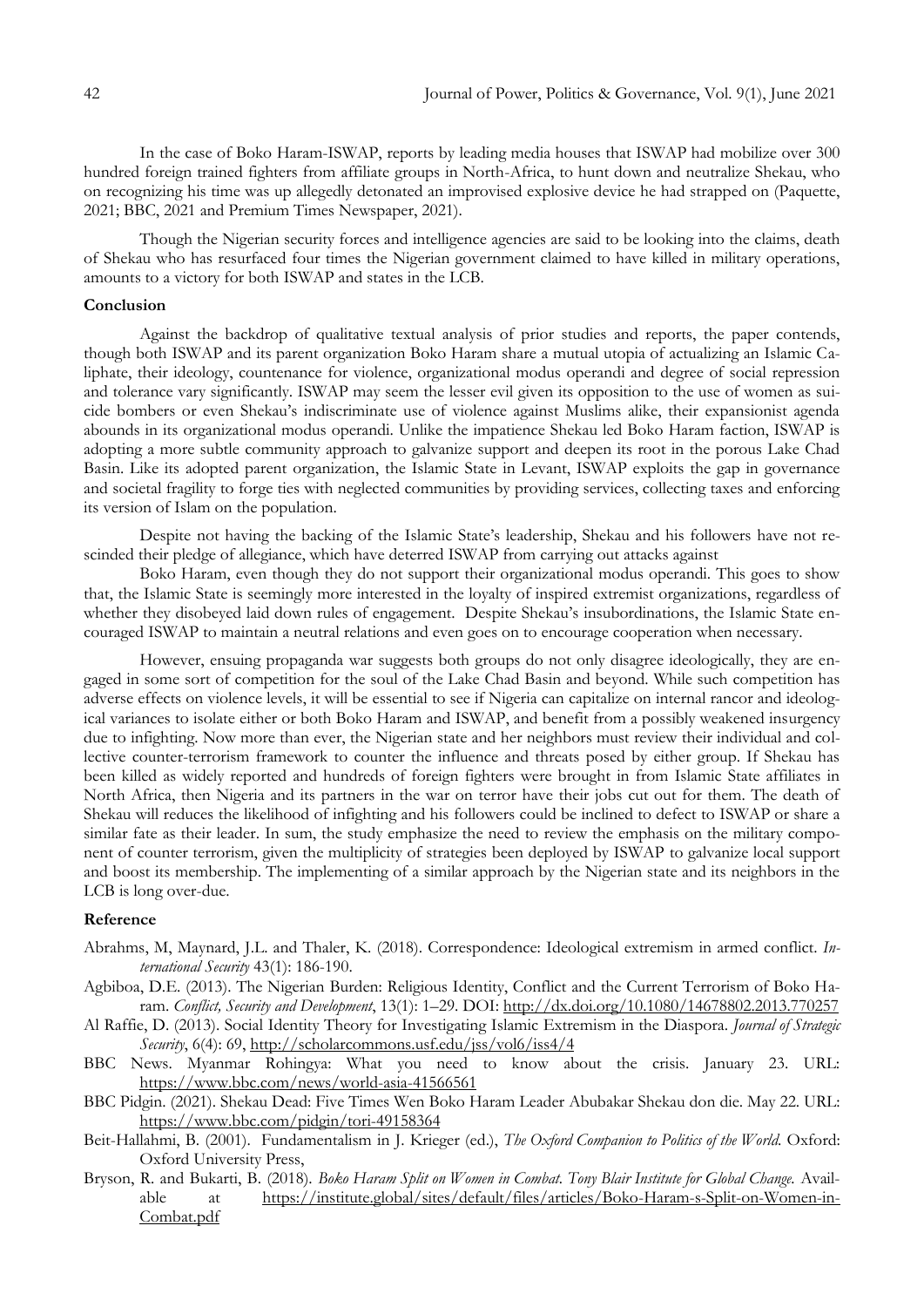- Bukarti, A.B. (2018). *How to Stop Boko Haram's Kidnappings.* Tony Blair Institute for Global Change. Available at <https://institute.global/insight/co-existence/how-stop-boko-harams-kidnappings>
- Campbell, J. (2020). *Women, Boko Haram and Suicide Bombing*. Centre for Foreign Relations. March 25. Available at: <https://www.cfr.org/blog/women-boko-haram-and-suicide-bombings>
- Chomsky, N. (2002). The Pirates and the Emperor, Old and New. International Terrorism in the Real World. (Updated Edition) London: Pluto p. 7
- Cole, B. (2015). *From Paper State to Caliphate: The Ideology of the Islamic State*. Analysis Paper, The Brookings Project on U.S. Relations with the Islamic World. Available at https://www. brookings.edu/wpcontent/uploads/2016/06/The-ideology-of-the-Islamic-State.pdf
- Ministry of Foreign Affairs of Denmark (2007). *Countering Radicalization Through Development Assistance – A Country Assessment Tool*. Copenhagen: Author.
- Costalli, S. and Ruggeri, A. (2015). Indignation, Ideologies, and Armed Mobilization: Civil War in Italy. *International Security*, 40(2): 119–157.
- Crisis Group (2016). *Boko Haram on the Back Foot?* Africa Briefing, 20
- Rapoport, D. (1984). *Fear and Trembling: Terrorism in Three Religious Traditions*
- Davies, L. (2008). *Education against Extremism*. Stoke on Trent, UK: Trentham Books.
- De Angelis, T. (2009) Understanding Terrorism: Psychologists are amassing more concrete data on the factors that lead some people to terrorism—and using those insights to develop ways to thwart it. *American Psychological Association,* 40(10). Available at <https://www.apa.org/monitor/2009/11/terrorism>
- Defense Post (2019). *Boko Haram attacks reported across northern Nigeria on polling day*. Defense Post, 23 February 2019.
- Dowd, C. (2019). Fragmentation, Conflict, and Competition: Islamist Anti-Civilian Violence in Sub-Saharan Africa. *Terrorism and Political Violence* 31(3): 433-453.
- Economist (2018). *Boko Haram Is Becoming Even More Extreme*. November 24
- Doumato, E.A. (2013). Manning the Barricades: Islam according to Saudi Arabia's School Texts. The Middle East Journal 57(2): 230-248.
- Flood, C.G. (1996). *Political Myth: A Theoretical Introduction*. New York and London: Garland Thaler,
- Gardner, F. (2020). *Is Africa overtaking the Middle East as the new jihadist battleground?* BBC, 3 December. Available at <https://www.bbc.com/news/world-africa-55147863>
- Giovanni, S. (1969). Politics, Ideology, and Belief Systems. *American Journal of Political Science* 6(3): 358-411.
- Gunning, J and Richard, J. (2011). What's so religious about Religious Terrorism? *Critical Studies on Terrorism*, 4(3): 369–388
- Hamilton, M.B. (1987). The Elements of the Concept of Ideology. *Political Studies* 35: 18-38
- Held, V. (2008). *How Terrorism is Wrong*. New York: Oxford University Press p. 16
- Herman, E.S. and O'Sullivan, G. (1991). Terrorism as ideology and cultural industry, in George, A. (ed.) *Western State Terrorism.* Routledge: New York, pp. 39–75;
- Hill, M., Campanale, D. and Gunter, J. (2021). *Their goal is to destroy everyone': Uighur camp detainees allege systematic rape*, BBC News. February 2, Available at<https://www.bbc.com/news/world-asia-china-55794071>
- Hoffman, B. (2006). *Inside Terrorism.* New York: Columbia University Press.
- International Crisis Group. (2019). *Facing the Challenge of the Islamic States in West Africa Province*. Africa Report No. 273. May 16. Brussels Belgium.
- Islamic State (2016), Al Naba, Issue 41, 3 August
- Hall, J.R. (2011). Religion and Violence: Social Processes in a Comparative Perspective, in the Handbook for the Sociology of Reli*gion,* Dillon, M. eds. Cambridgen Massachusetts: Cambridge University Press.
- Juerguermeyer, M. (2006). *Terror in the Mind of God: The Global rise of Religious Violence.* Berkeley (California): University of California Press.
- Kai, M. (2012). Ideology and Violence in Civil Wars: Theory and Evidence from Mozambique and Angola. *Civil Wars* 14 (4): 546–67.
- Lacquer, W. (1999). *The New Terrorism. Fanaticism and the Arms of Mass Destruction.* New York and Oxford: Oxford University Press
- Lavene, S. (2011). "Religious extremism and terrorism" (Unpublished manuscript). Available at Terrorscope.Saralavene.blogspot.com/2011/10/15-religious-justification-provided by.html.
- Liebman, C.S. (2011). Extremism as a Religious Norm. *Journal for Scientific Study of Religion* 22: 75-86.
- Mamdani, M. (2004) *Good Muslim, Bad Muslim. America, the Cold War, and the Roots of Terror.* Senegal: Council for the Development of Social Sciences Research in Africa (CODERIA) pp. 38 – 62
- Martin, S. (1977). *The Marxist Conception of Ideology: A Critical Essay.* Cambridge: Cambridge University Press
- Martins, G (2011). *Essentials of terrorism. Concepts and Controversies*. (2th Ed.) United States Sage publications Inc.